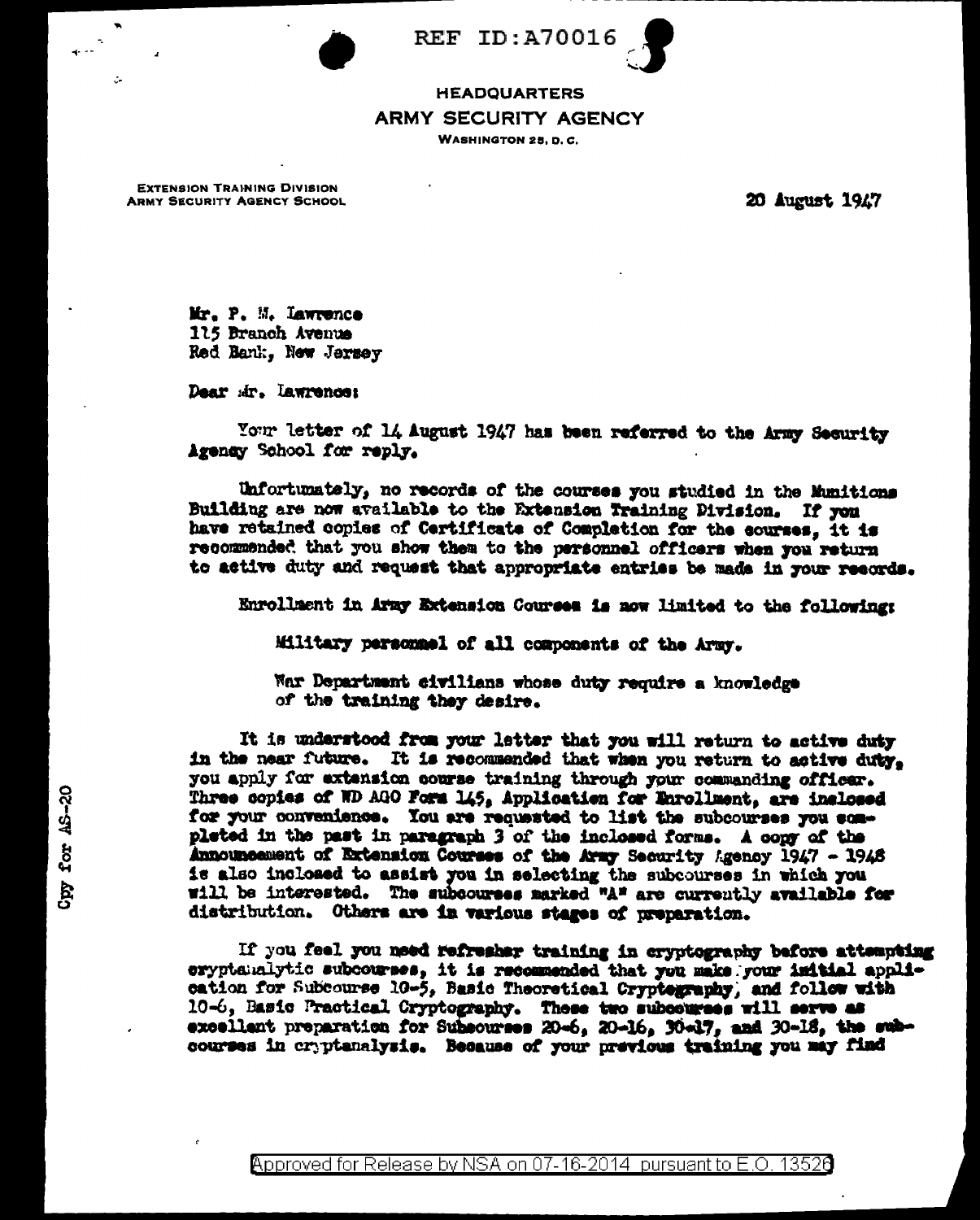



## **ETD-ASAS**

 $\frac{1}{2}$   $\frac{4}{5}$ 

these subcourses comparatively easy, but many new procedures and problems are contained in the new versions of the courses you studied in 1930.

## Sincerely yours,

- 2 Incls
	- L. Aunouncement
	- 2. WD AG > Form 145  $(\text{trip})$

PETER M. BOSCO Director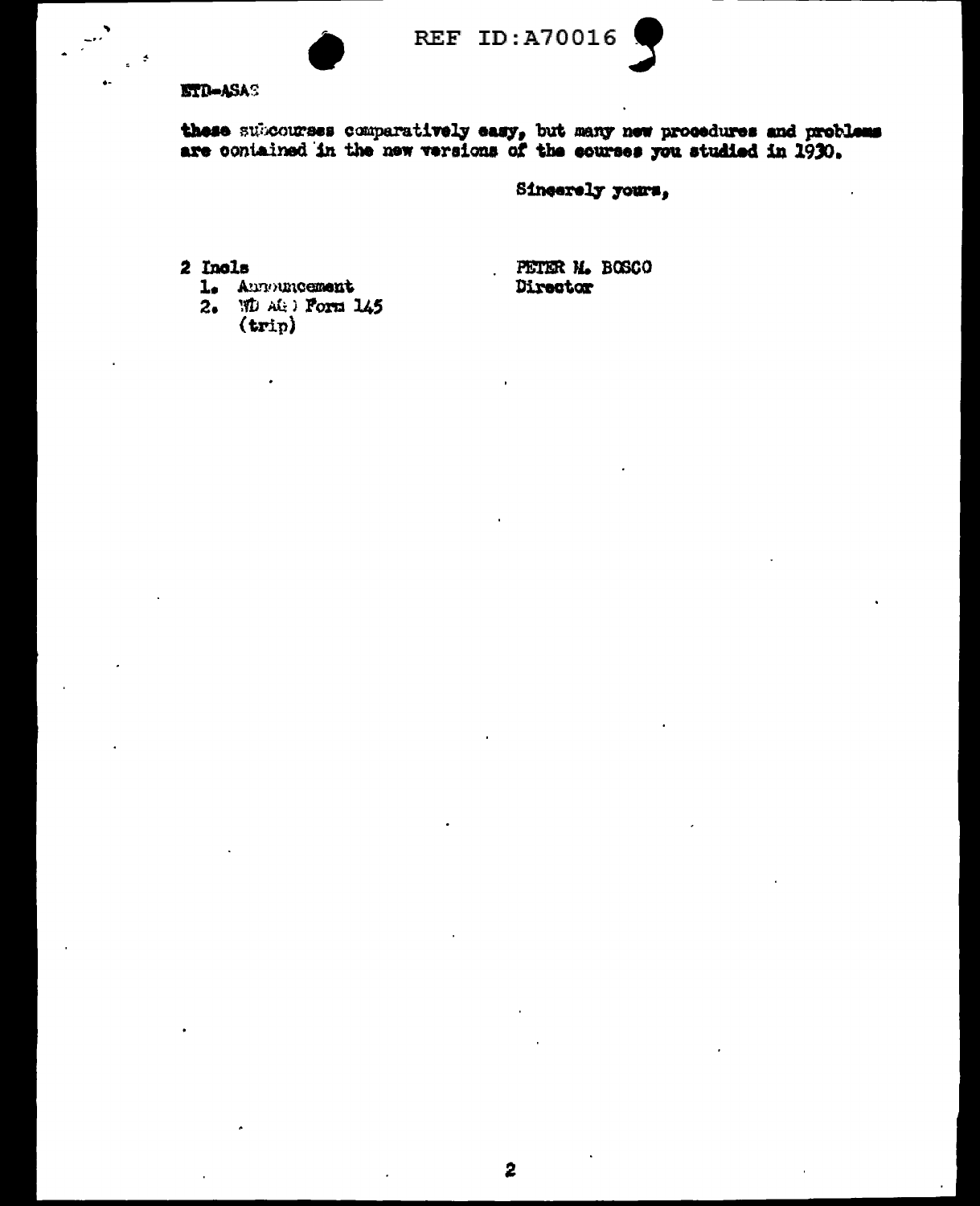## REF ID:A70016

August 19, 1947

**S** 

Mr. P. M. Lawrence, 115 Branch Avenue Red Bank, New Jersey.

•

Dear Lawrence:

Your letter of 14 August 1947 was forwarded to me from the Office of the Chief Signal Officer. I am acknowledging its receipt at once, thinking that you may want to have early information on the matter about which you write.

' ..

..

· I am turning your letter over to the proper section of our Staff for handling, as the people there are in the best position to give you definite answers to the questions you ask.

I remember your participation in one of our classes for reserve officers and presumably there should be some official record thereof, as well as of your work in the Army Extension Subcourses we conducted.

. I am glad to tell you that my health has improved a great deal since our last meeting, and I have been· on the job quite steadily ever since.

Reciprocating your kind personal regards,

Sincerely yours,

William F. Friedman